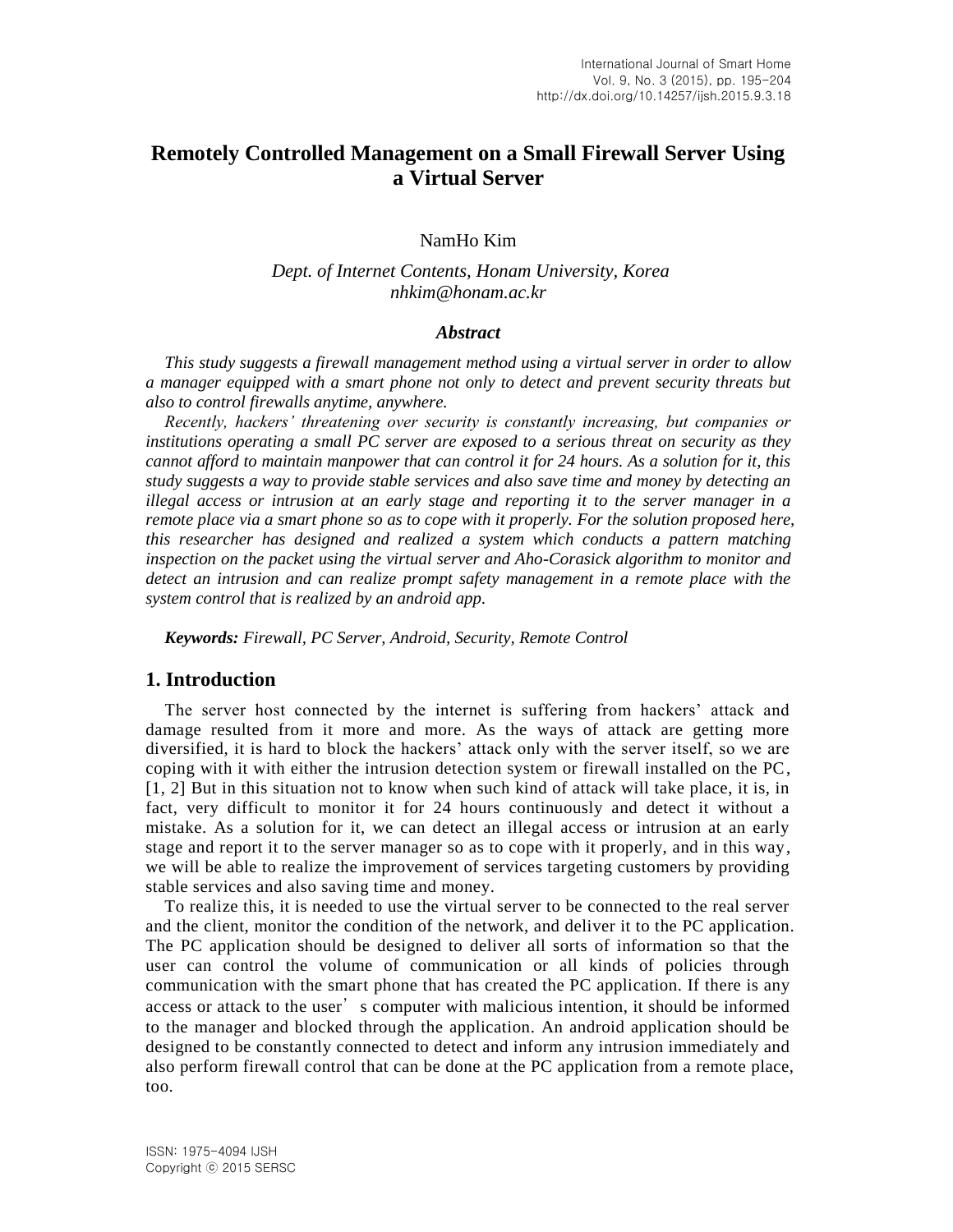In this study, the researcher is going to suggest a way to develop a security control solution to cope with a security threat by detecting it at an early stage and notify it to the manager by a smart phone app and also the PC screen simultaneously so that he can find it out immediately.

## **2. Related Work**

#### **2.1. Windows Basic Firewalls**

Windows' firewalls are the program basically provided by Windows OS. It is the firewall function provided internally by the OS itself for users from the Windows SP2 version. The picture below shows the access from Windows' control panel to its firewall. The user can easily turn on or off the firewall, and when the user does not use the firewall, it alerts him with a warning window.

|                                                                                    |                                                                       |                                                                                             | <b>MURRIAGE HATE</b> |          |
|------------------------------------------------------------------------------------|-----------------------------------------------------------------------|---------------------------------------------------------------------------------------------|----------------------|----------|
| USE of a ROB + 25 ROB BR + Windows EDR                                             |                                                                       |                                                                                             | <b>CLASS NATE ON</b> | $\omega$ |
| 제이판 홈<br>Windows 방화액을 통해 프로<br>그럼 모든 기능 허용<br>및 알릴 설정 변경<br>By Windows 방화벽 설정 또는 해 | Windows 방화병을 사용하여 컴퓨터 보호<br>a out.<br>평화책을 사용한 컴퓨터 보표 방법<br>河里和三 自力한门 | Vilndows 방화력은 해커나 약성 소프트웨어가 인터넷 도는 네트워크를 통해 컴퓨터에 역세스타는 것을 받지                                |                      | σ        |
| S 기본간 복용                                                                           | ● 홈 또는 회사(개인) 네트워크(D)                                                 |                                                                                             |                      |          |
| <b>图 公益 保险</b>                                                                     |                                                                       | 냉토픽크의 사용자 및 장치를 얻고 인도대 선호할 수 없는 홈 내트워크 또는 회사 내트워크입니다.                                       |                      |          |
| 过度能量 保地 梅酒                                                                         | Windows 世系第 Office<br>들어오는 연결                                         | 量数<br>허용되는 프로그램 목록에 받는 모든 프로그램 연결<br>类量                                                     |                      |          |
|                                                                                    | 取位 基 采州 即从(769) 地显动压<br>말할 상태:                                        | B 地系数法 2<br>Windows 방화액이 새 프로그램을 차단할 때 알림                                                   |                      |          |
|                                                                                    | 공용 네트워크(2)<br>ø                                                       | 연결됨 (6)                                                                                     |                      |          |
|                                                                                    | 공항 또는 커피숍과 같은 공공 장소의 네트워크입니다.                                         |                                                                                             |                      |          |
| 位立型場                                                                               | Windows 방화액 상태<br>출어오는 연결<br>日体 安全 计系统<br>말할 상태:                      | 架装<br>허용되는 프로그램 복목에 없는 모든 프로그램 연결<br>お店<br>T NERRI SE MERS<br>Windows 방화벽이 새 표로그램을 차단할 때 알림 |                      |          |
| 관리 관리<br>내트워크 및 공유 센터                                                              |                                                                       |                                                                                             |                      |          |

**Figure 1. Windows's Firewall Initial Screen**

If the user wants to manage the computer by setting up more detailed security policy, it is possible to filter all the inbound and outbound packets with the rules of each process, port, or IP as below. And the user can change the policy to the one that has been stored or such by sending out or bringing the policy.

### **2.2. Packet Filtering**

The packet filtering-based firewall uses layers higher than layer 4 in OSI 7 Layer, so it is relatively faster and simpler. And with a policy setting, it can be controlled easily. Once the packet is sent, the part where the packet is connected gets inspected. It examines whether it does not apply the generally used connections like GET, POST, or HEADER [3, 4]. After then, each of the headers is tested in order. After the test on the packet is finished, if the packet is found to be good, it is transmitted, and then, the state of transmission is displayed on the screen.

If it is found to be some other file resource from the server, not a legitimate URL, or a packet dubious for another attack, it is abandoned and then reported to the user. The program notifies it has been blocked, and at the same time, the smart phone sends out a message to notify the blocking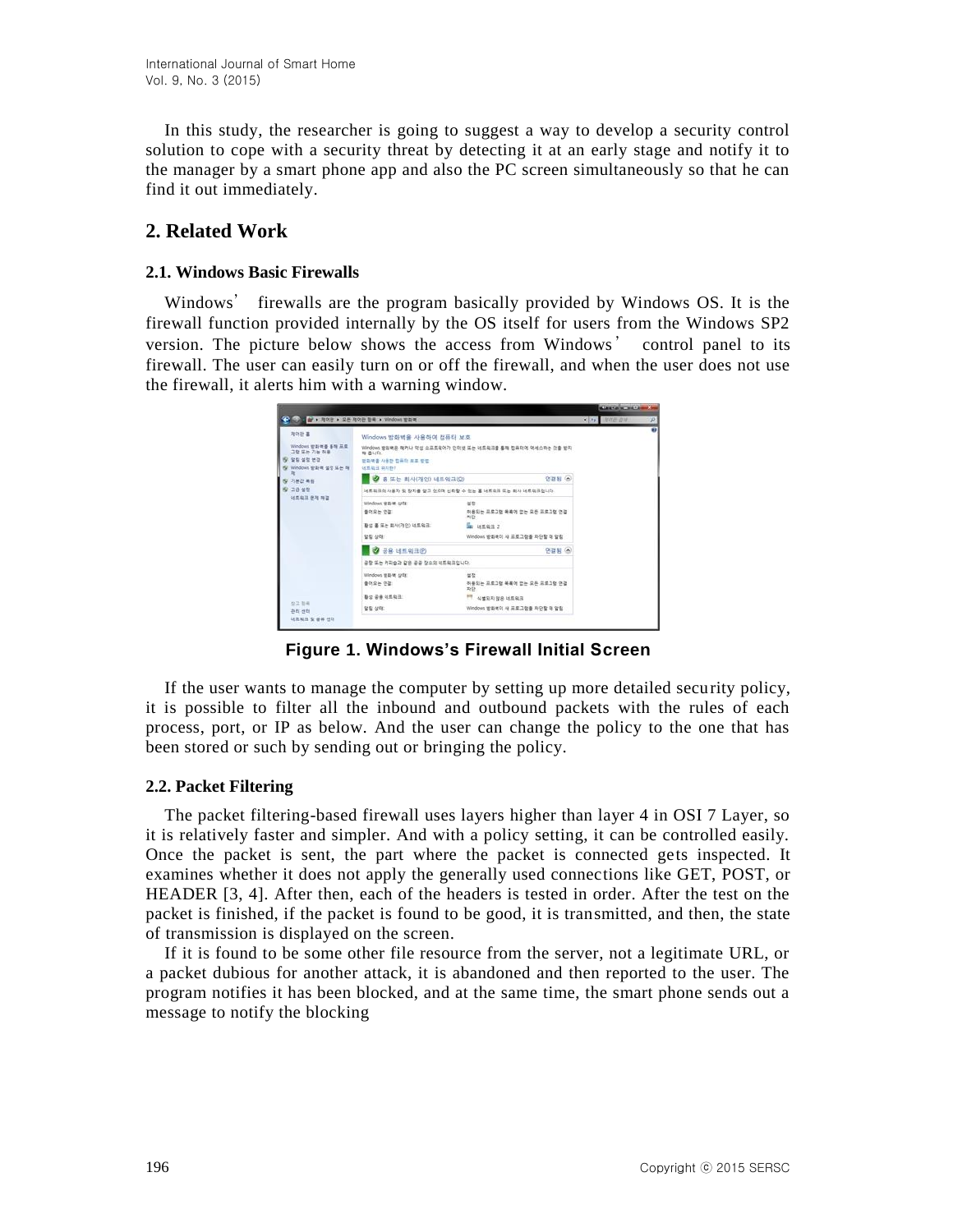#### **2.3. Pattern Matching**

The firewall inspects the packets that are not desirable. Normally, they include DDos, buffer overflow, malignant codes, or SQL injection. To inspect those dubious packets, pattern matching is conducted. There are several ways of pattern matching, but because it is needed to compare several patterns at the same time through favorable communication between the virtual server, actual server, and the client, it is hard to get good performances only with the algorithm often used in simple pattern matching [5].

That is why the pattern matching algorithm is applied to compare various patterns so as to detect different attacking patterns. In other words, multiple pattern matching is applied, and the pattern matching using this algorithm is Aho-Corasick pattern matching [6].

This is an algorithm based on the tire, and it has an advantage that it can extract results only with a single scan on several patterns to prevent different kinds of malicious deeds.

### **3. System Design**

The solution (Smart Guard) suggested is a system which conducts a pattern matching inspection on the packet using the virtual server and Aho-Corasick algorithm to monitor and detect an intrusion and can realize prompt safety management in a remote place with the system control that is realized by an android app.



**Figure 2. System Architecture**

The information of connection is entered by the virtual server, and after being processed by the Windows application, it is transmitted to the real server. If it is a right connection, the response gotten from the server is delivered as it is, and the information of connection coming from the server does not go through the processing separately. When any situation occurs, the message is delivered to the smart phone, and it gets blocked.

#### **3.1. Analysis of Requirements**

The developmental plan to draw requirements for the system of the server has been established as below:

- The Platform: It is made to operate preferentially in the Windows environment which a personal server manager normally uses. The Linux server is also often adopted lately, but it is hard to be operated in a small system, so Windows is preferred here.

- The Virtual Server: The virtual server connects the real server and the client and monitors and delivers the condition of the network to the PC application.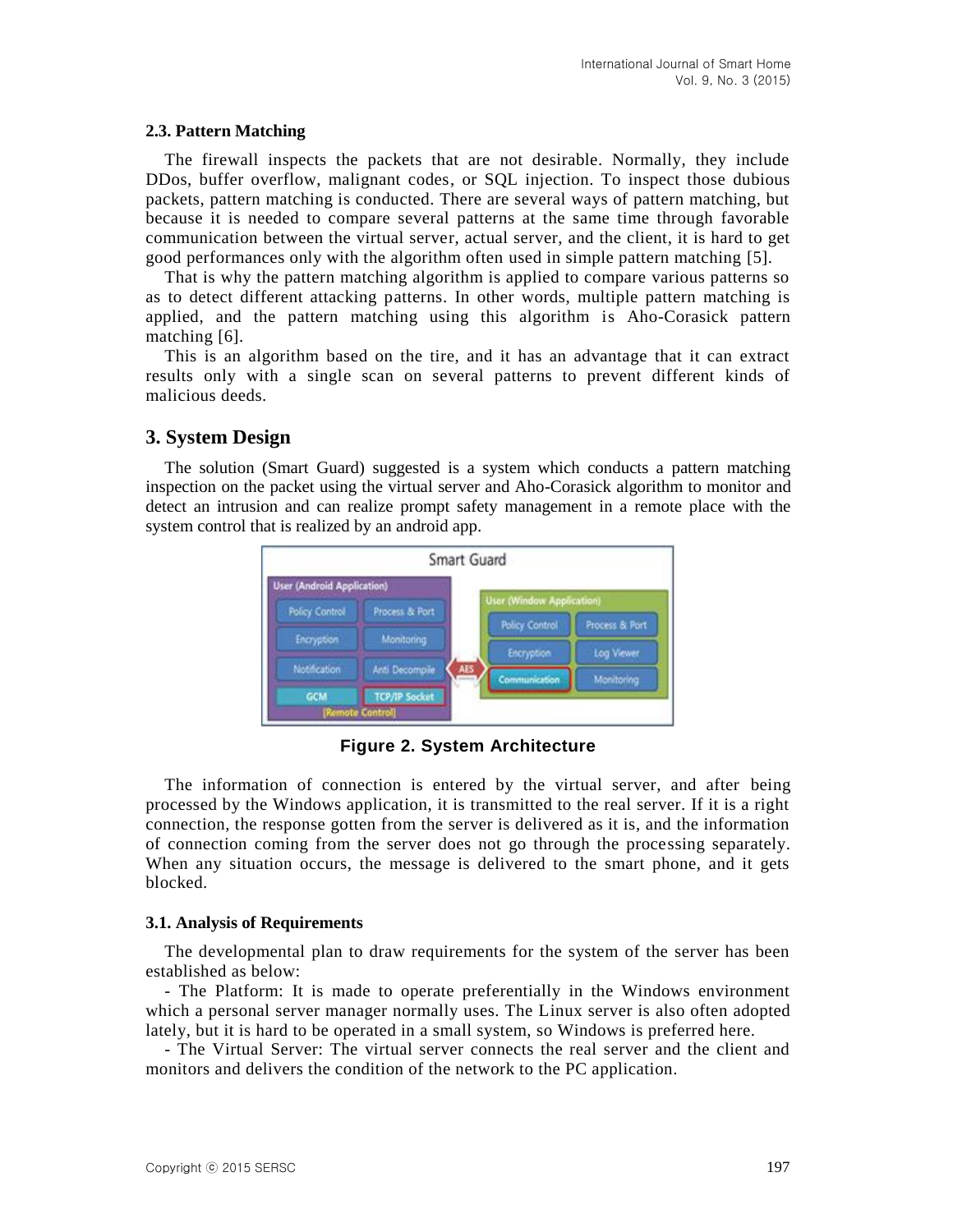- Connection with the Smart Phone: For easier connection, the authentication code is provided now, but later, many other methods can be employed, too, for connection from a remote place such as email authentication.

- Connection Filtering: If there is any connection detected as malicious purpose, it is blocked, and then, it is informed to the smart phone if there is any that has been approved previously.

- The Linking Algorithm: Connection between the smart phone and the server should be encoded so that any third person cannot know about it when it is leaked.

#### **3.2. Virtual Server**

The virtual server connects the actual server and the client and also monitors the network status and delivers the information to the PC application.

The virtual server has its purposes as below:

- It is safer to operate it in another program that is a bit distant from it than to control it directly in the server.

- It is because it is such a hard task to do to inform any particular situation to the smart phone. It is almost equivalent to restructuring the server.

- It is also because it is possible to control the server simply by turning off the virtual server instead of restarting it when it is overloaded.

#### **3.3. PC Application**

The PC application is designed so that the user can manipulate the traffic and all kinds of policies. It is an application that can transmit all kinds of information through communication with the android, and when any attack or access to the user's computer is made with malicious intention, it reports it to the manager via an application and blocks it.

The PC application should be designed to allow the user to check and manage his computer easily. The PC application is supposed to display the condition of the firewall, policy setting, connection to the android, or the list of the blocked.

- The PC application allows the virtual server to be connected to the real server. The PC application is always present in the process and receives connections for the real server.

- The operation of the firewall is based on packet filtering. Because the firewall employing packet filtering uses the seventh OSI stratum or the one higher than the fourth only, it is relatively faster and simpler. It can be easily controlled by policy setting.

- How packet filtering is done is described below:

• If the header has not received any request for testing or there is any header that is not the one normally used such as GET, POST, and HEAD, it is blocked.

● If the packet has not been tested properly in the order of the headers or is suspected to be attacked, it is discarded and then informed to the user. And if it is connected to the android app, it is informed to the smart phone, too.

● If it is a right packet, it is delivered to the real server, and after getting a response, it is transmitted to the client just as it is.

- Since GCM supports unidirectional connection only, HTTP connection with high security is to be done for the sake of bidirectional connection.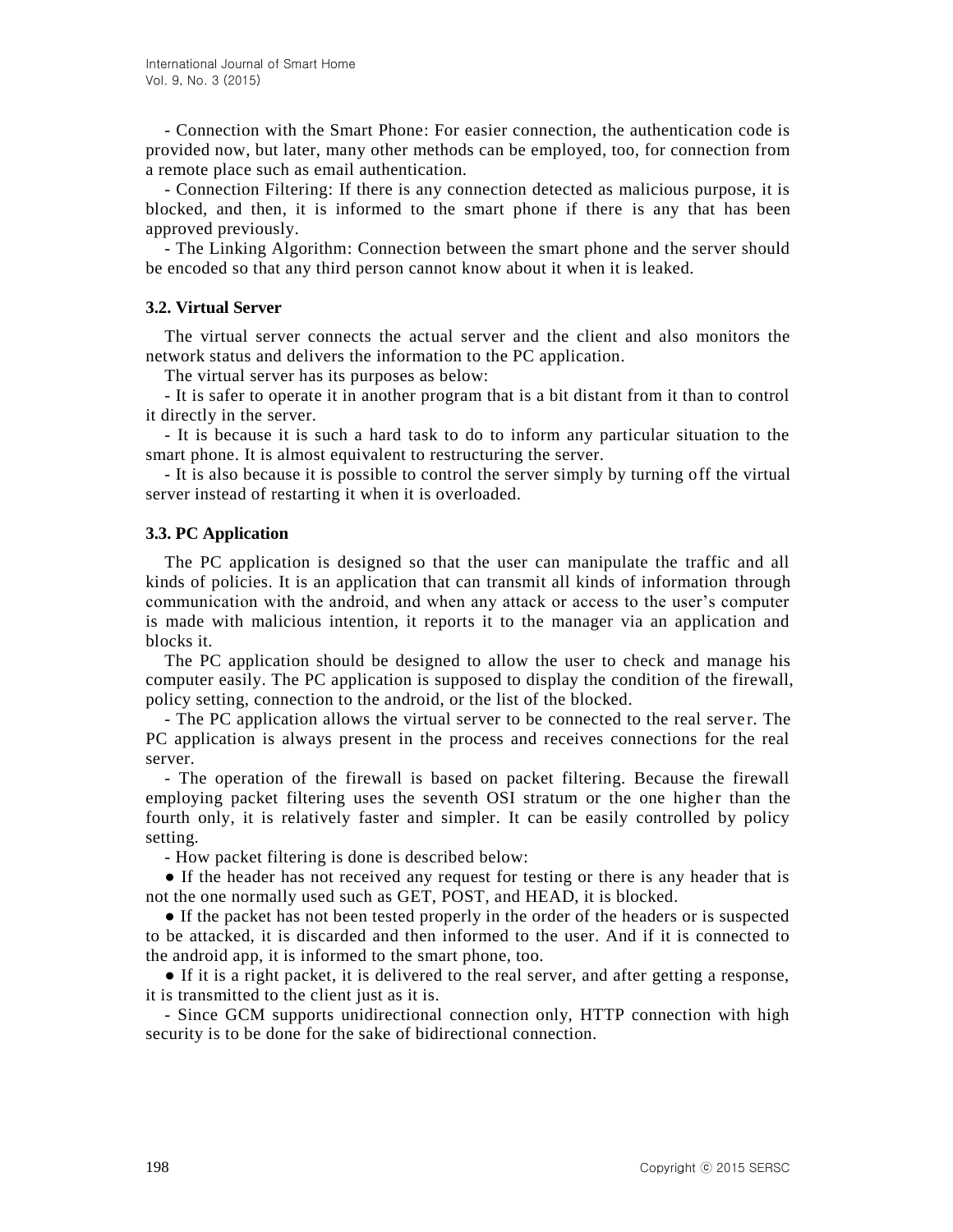| Request He Value          |                                            |
|---------------------------|--------------------------------------------|
|                           | (Request-Lin GET / HTTP/1.1                |
| Host                      | www.naver.com                              |
|                           | User-Agent Mozilla/5.0 (Windows NT 6.1; rv |
|                           | Accept text/html,application/xhtml+xml,    |
|                           | Accept-Lan ko-KR,ko;q=0.5                  |
| Accept-Enco gzip, deflate |                                            |
| Cookie                    | NNB=OUXCCFGH5WTFG; npic=                   |
| Connection keep-alive     |                                            |
| Cache-Cont max-age=0      |                                            |

**Figure 3. Normally connected HTTP packet**

#### **3.4. Android Application**

An android application is designed so that manipulation on the firewall that can be performed in a PC application can also be done in a remote place

To draw requirements for developing the smart phone app, a developmental plan has been made as below:

- The Platform: It is made to operate in the android environment preferentially as it is the most frequently used by those using a smart phone.

- Functions: Some of the functions operated in the PC application are realized here.

- Monitoring: The smart phone can monitor the situation of the server and also can do the simple setting.

#### **3.5. Between PC and Android Phone Communication Protocol Design**

Because a smart phone can receive information about the firewall and manipulate it, malicious deeds can be done through packet sniffing. This is why it is needed to encode the packet [7]. Since GCM does not secure message transmission or transmission order, a protocol is designed to complement it.

Encoded communication standards were investigated for communication between the PC application and the smart phone.

- The server can inform the android based on GCM, but only unidirectional communication can be done. Every time that the PC application distributes it, an additional Google API Key is needed.

- Since GCM also provides unidirectional transmissions only, encoded HTTP connection is adopted.

### **3.6. Application of the Method to Protect the App**

Anti-decompile technique is applied to prevent malicious use or transformation of android applications through decompiling [8].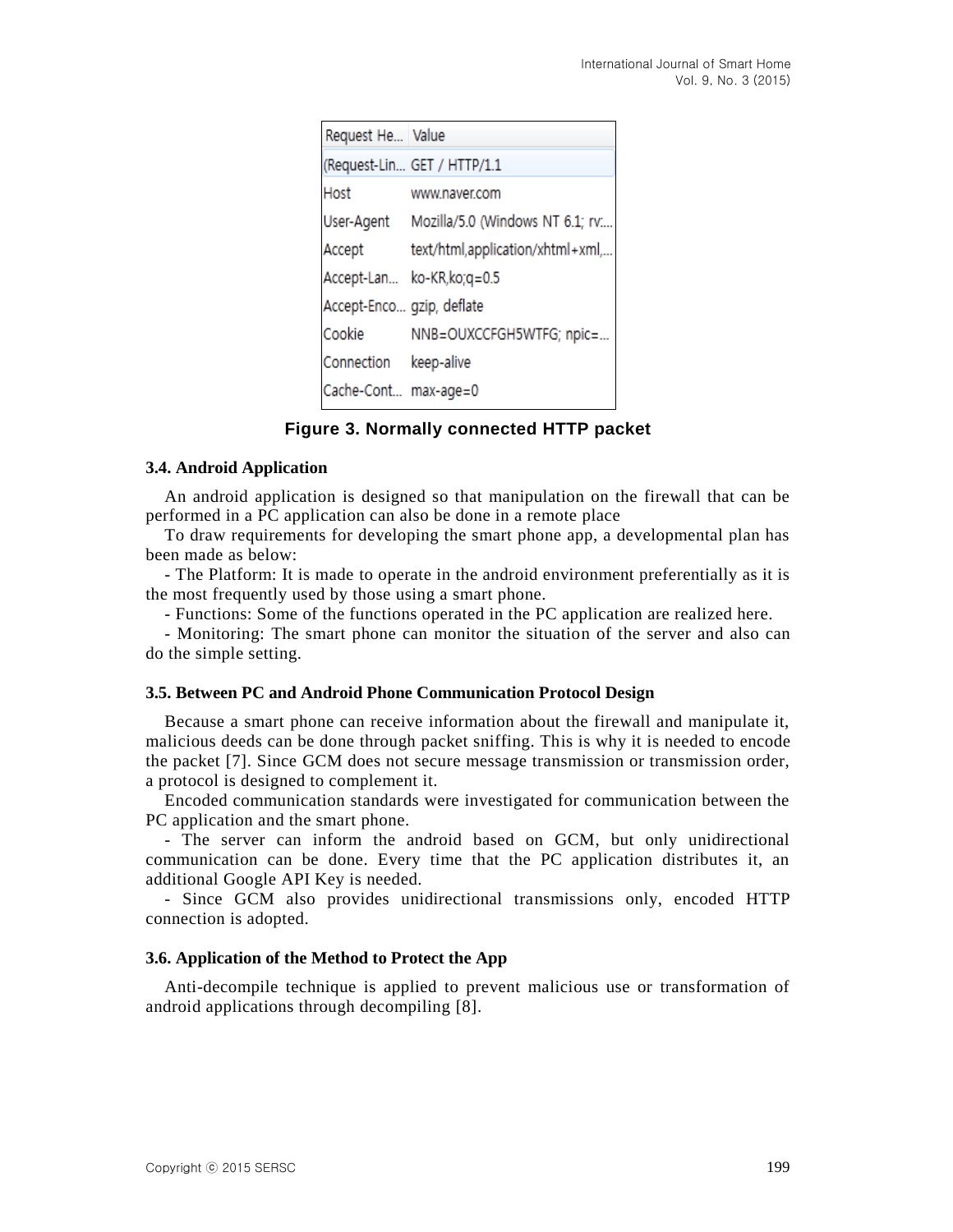

**Figure 4. Decompiled Android Application**

The android basically applies JAVA, so it is usually poor at security.

- The DEX file that comes out when the APK file is decompressed is a tool that can be easily found on the internet. Because it can be converted to a source file, it is needed to build measures for security.

- About the part made in JAVA, either changes the class name or variable name or generate or arrange meaningless fields, and then, use the method of using odd numbers only and conduct obfuscation using tools like Proguard.

- When making an android application, you can produce ordinary parts with JAVA but the parts that are nuclear or should be confidential with  $C/C++$  by using JNI.

## **4. Implementation**

### **4.1. PC Applications**

PC applications show the status of the firewall, policy setting, android connection, and the list of blocking, *etc.*

PC applications make the virtual server and connect it to the actual server. PC applications are always present in the process and become connected instead of the actual server. The firewall system can also block the IPs or URLs that the user does not want through IP inspection or URI policy setting. If the packet contains the IP addresses or URIs that have been entered, it is blocked.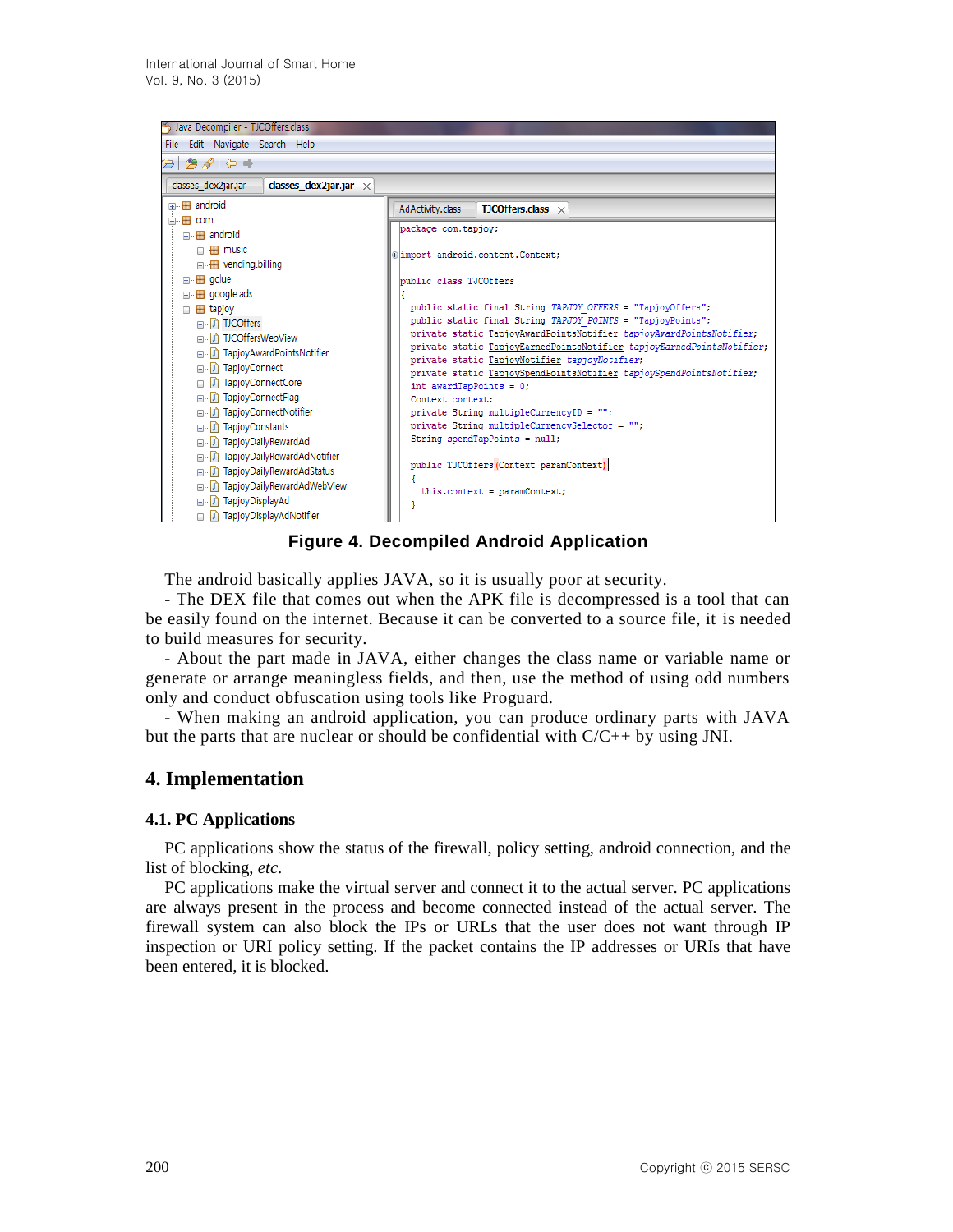| Smart Server Managers                                                                                                                                                                                                                                                     |                                                                                                                                                                             |                                                                                                                                                                       | <b>KC MACHIN</b>                                                                                                                                          | □ 스크린샷 저장 중.                                                                                                                                                                                                                                                                                                                               |  |
|---------------------------------------------------------------------------------------------------------------------------------------------------------------------------------------------------------------------------------------------------------------------------|-----------------------------------------------------------------------------------------------------------------------------------------------------------------------------|-----------------------------------------------------------------------------------------------------------------------------------------------------------------------|-----------------------------------------------------------------------------------------------------------------------------------------------------------|--------------------------------------------------------------------------------------------------------------------------------------------------------------------------------------------------------------------------------------------------------------------------------------------------------------------------------------------|--|
| Current Status<br>Policy config                                                                                                                                                                                                                                           | Android Connecti                                                                                                                                                            | Blocked                                                                                                                                                               |                                                                                                                                                           | <b>G</b> I SSM                                                                                                                                                                                                                                                                                                                             |  |
| 1. 2227.00.1 dg T/assets/hubeling.jst<br>1. 2227.00.1 dg T/assets/hubeling.jst<br>1. 2227.00.1 dg T/assets/hubeling.jst<br>1. 2227.00.1 dg T/assets/hubeling.jst<br>1. 2227.00.1 dg T/assets/hubeling.gs<br>1. 2227.00.1 dg T/assets/hu<br>交革専事<br>999999999<br>999999999 | GET /assets/turbolinis.jsf ,<br>GET /assets/home.css?b=<br>GET /posts<br>GET /posts/?5<br>GET /posts<br>GET /posts<br>POST/nosts<br>POST/nosts<br>PET /assets/scaffolds.cs: | Headers<br>2014-09-19 全章 5:41:20<br>127,0.0.1<br>Most: 127,0.0.1<br>Accept-Encoding: gzip, defiate<br>Connection: keep-alive<br>Cache-Control: max-age=0<br>POST data | User-Agent: Mozilla/5.8 (Windows NT 6.1:<br>Accept: text/html.application/vhtml<br>wml.application/xml/q=0.9.+/=/g=0.8<br>Accept-Language: ko-KR,ko:q=0.5 | 알림<br>211.227.245.209<br>GET / HTTP/1.1<br>Host: 211.227.245.209<br>User-Agent: Mozilla/5.0 (Windows<br>NT 6.1; rv<br>Accept: text/html.application/<br>xhtml+xml,application/xml;<br>$q=0.9,*/*.q=0.8$<br>Accept-Language: ko-KR,ko;<br>$q = 0.5$<br>Accept-Encoding: gzip, deflate<br>Connection: keep-alive<br>Cache-Control: max-age=0 |  |
| 文庫事業<br>文字                                                                                                                                                                                                                                                                | GET /assets/welcome.js/<br>GET /assets/application.jr<br>GET /assets/home.cs/bor<br>GET /assets/jouery.js/bor<br>GET /assets/posts.css /br                                  |                                                                                                                                                                       | Clear<br>Saved as a fext file                                                                                                                             | 40191<br>클립보드에 복사되었습니다.                                                                                                                                                                                                                                                                                                                    |  |

**Figure 5. PC & Android Applications**

- It shows the condition to be connected to the server.
- The time, IP, and connection type are outputted.
- By selecting the menu, you can see the header of the connection.
- All the list can be stored as a text file.

#### **4.2. Android Applications**

PC applications and android applications require communication to receive data about the danger detected and manipulate the firewall policy. Also, they provide push services for the user to inform him of the danger.

For practical communication, it is supposed to take the direct connection to the server by using standard HTTP connection. The function of android applications realizes a part of the function that PC applications have. As the most important function, they give a warning of a dangerous deed by showing the packet corresponding to it, and they also realize such functions as the user's policy setting and firewall start/stop. Yet, as the log function requires too much traffic, it is not updated automatically but upon the user's request.

## **5. Testing and Evaluation**

#### **5.1. The Rate of Pattern Matching**

For measurement, a code to measure time is inserted to the projector. At the pattern matching, whenever it is accessed to the code compared, the time is recorded automatically in the log form. To verify this item, the actual server environment is supposed, and the server is made and measured with the engine actually being operated.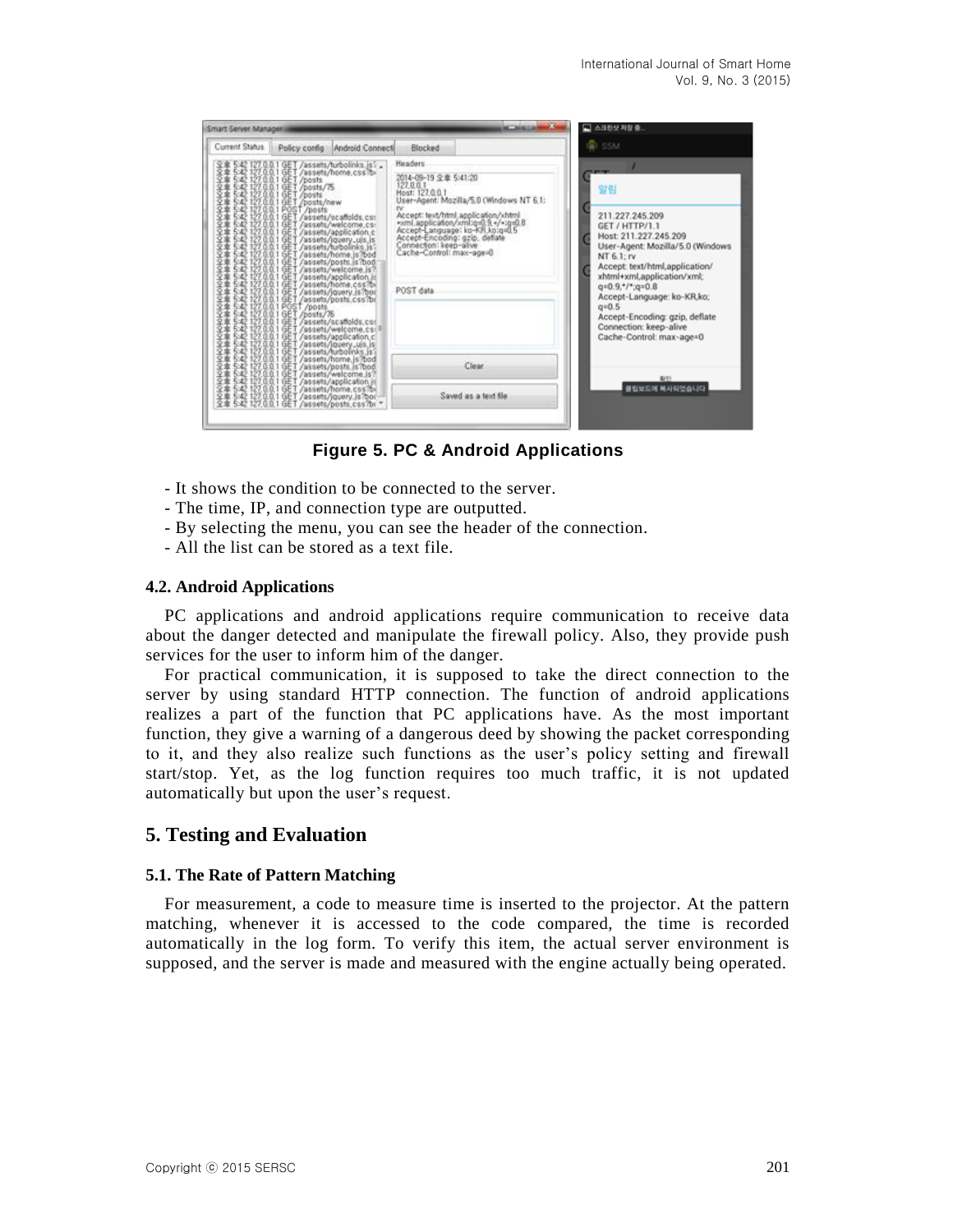| time_check | {double[1000]}        | double[] | Smart Server Manager |       |       |                                                                                                                                                                                                                                                                                                |                                 | $\mathbf{x}$<br>D                                                                                                                               |
|------------|-----------------------|----------|----------------------|-------|-------|------------------------------------------------------------------------------------------------------------------------------------------------------------------------------------------------------------------------------------------------------------------------------------------------|---------------------------------|-------------------------------------------------------------------------------------------------------------------------------------------------|
| [0]        | 0.0005228             | double   |                      |       |       |                                                                                                                                                                                                                                                                                                |                                 |                                                                                                                                                 |
| 9[1]       | 0.0003755             | double   | 상태                   |       | 정책 설정 | 안드로이드 연결                                                                                                                                                                                                                                                                                       | 차단 목록                           |                                                                                                                                                 |
| [2]        | 0.00056537            | double   |                      |       |       |                                                                                                                                                                                                                                                                                                |                                 |                                                                                                                                                 |
| (3)        | 0.0004561             | double   |                      |       |       |                                                                                                                                                                                                                                                                                                | Headers                         |                                                                                                                                                 |
| $[4]$      | 0.00044825            | double   |                      |       |       |                                                                                                                                                                                                                                                                                                | 2014-10-28 오전 11:12:18          |                                                                                                                                                 |
| (5)        | 0.0004222             | double   | <b>KAKAKAKAKAKA</b>  |       |       | $\left[\begin{smallmatrix} 1112 & 272 & 0.01 & 664 \\ 1112 & 272 & 0.01 & 664 \\ 1112 & 272 & 0.01 & 664 \\ 1112 & 272 & 0.01 & 664 \\ 1112 & 272 & 0.01 & 664 \\ 1112 & 272 & 0.01 & 664 \\ 1112 & 272 & 0.01 & 664 \\ 1112 & 272 & 0.01 & 664 \\ 1112 & 272 & 0.01 & 664 \\ 1112 & 272 & 0.$ | 127.0.0.1<br>Host: 127, 0, 0, 1 |                                                                                                                                                 |
| [6]<br>۰   | 0.0005119             | double   |                      |       |       |                                                                                                                                                                                                                                                                                                |                                 | User-Agent: Mozilla/5,0 (Windows NT 6,1:                                                                                                        |
| 9[7]       | 0.0003567211          | double   |                      |       |       |                                                                                                                                                                                                                                                                                                | rv.                             |                                                                                                                                                 |
| 9[8]       | 0.0005418             | double   |                      |       |       |                                                                                                                                                                                                                                                                                                | Accept: $\star/\star$           | Accept-Language: ko-KR,ko:q=0,5                                                                                                                 |
| 9[9]       | 0.00043132            | double   |                      |       |       |                                                                                                                                                                                                                                                                                                | Accept-Encoding: gzip, deflate  |                                                                                                                                                 |
| (10)       | 0.0005324             | double   |                      |       |       |                                                                                                                                                                                                                                                                                                |                                 |                                                                                                                                                 |
| 9[11]      | 0.0004244             | double   |                      | - GET |       |                                                                                                                                                                                                                                                                                                |                                 | Cookie: request_method=GET;<br>_simblog_session=ODBJS2dMmRaZIhiZHNh<br>wmJ5NUdqS20xb1VKai9GbUJmOXpVc0psT<br>npEd2RWL1hrbzFkemR5UjJWb3dmMUt5U085 |
| (12)       | 0.000508332           | double   |                      |       |       |                                                                                                                                                                                                                                                                                                |                                 |                                                                                                                                                 |
| 9[13]      | 0.0004793             | double   |                      |       |       |                                                                                                                                                                                                                                                                                                |                                 |                                                                                                                                                 |
| (14)       | 0.0005647999          | double   |                      |       |       |                                                                                                                                                                                                                                                                                                |                                 |                                                                                                                                                 |
| (15)       | 0.0004283             | double   |                      |       |       |                                                                                                                                                                                                                                                                                                | POST data                       |                                                                                                                                                 |
| (16)       | 0.0005074             | double   |                      |       |       |                                                                                                                                                                                                                                                                                                |                                 |                                                                                                                                                 |
| 9[17]      | 0.000412              | double   |                      |       |       |                                                                                                                                                                                                                                                                                                |                                 |                                                                                                                                                 |
| 9[18]      | 0.0005472             | double   |                      |       |       |                                                                                                                                                                                                                                                                                                |                                 |                                                                                                                                                 |
| (19)       | 0.0005016             | double   |                      |       |       |                                                                                                                                                                                                                                                                                                |                                 |                                                                                                                                                 |
| $[20]$     | 0.00039187            | double   |                      |       |       |                                                                                                                                                                                                                                                                                                |                                 |                                                                                                                                                 |
| [21]       | 0.0004855999999999989 | double   |                      |       |       |                                                                                                                                                                                                                                                                                                |                                 |                                                                                                                                                 |
| $[22]$     | 0.0002103             | double   |                      |       |       |                                                                                                                                                                                                                                                                                                |                                 | 목록 지우기                                                                                                                                          |
| (23)       | 0.00027618            | double   |                      |       |       |                                                                                                                                                                                                                                                                                                |                                 |                                                                                                                                                 |
| 9 [24]     | 0.00082679            | double   |                      |       |       |                                                                                                                                                                                                                                                                                                |                                 |                                                                                                                                                 |
|            |                       |          | 医氏环丙丙丙丙丙丙丙丙丙丙丙丙丙丙丙丙  |       |       |                                                                                                                                                                                                                                                                                                |                                 | 텍스트 파일로 저장                                                                                                                                      |

**Figure 6. Testing of Pattern Matching Rate**

### **5.2. Notification of the Smart Phone in Danger**

After operating the server and the firewall program, the smart phone is connected to the firewall program. After that, it is measured whether the smart phone can receive notices in different situations. Yet, due to the characteristics of the measurement, it cannot be measured accurately on the code, so an analogue method is adopted.

| 이름                                                 | 걊   | 조사식 1 |            |      |      |  |  |  |
|----------------------------------------------------|-----|-------|------------|------|------|--|--|--|
| [0]<br>۰                                           | 1.2 | 이름    |            | 걊    | 형식   |  |  |  |
| o                                                  | 0.7 |       | [0]<br>۰   | true | bool |  |  |  |
| $[2]$<br>◒                                         | 0.6 |       | $Q$ [1]    | true | bool |  |  |  |
| $[3]$<br>0                                         | 1.2 |       | (2)        | true | bool |  |  |  |
| $[4]$                                              | 0.4 |       | (3)        | true | bool |  |  |  |
| (5)                                                | 2.1 |       | (4)        | true | bool |  |  |  |
| [6]<br>$\bullet$                                   | 0.9 |       | (5)        | true | bool |  |  |  |
| [7]<br>9                                           | 0.3 |       | (6)        | true | bool |  |  |  |
| $^{[8]}$<br>o                                      | 1.5 |       | $[7]$<br>a | true | bool |  |  |  |
| $[9]$                                              | 1.3 |       | [8]<br>o   | true | bool |  |  |  |
| ■ 자동 <mark>5</mark> 지역 <mark>- 지수 리드   3</mark> 모듈 |     |       | $[9]$      | true | bool |  |  |  |

**Figure 7. Testing of Notification for Smart Phone**

## **6. Conclusion**

The system suggested here conducts its functions of blocking the access of the IP/Port not permitted, setting up the Snort Policy and arbitrarily added policies, and also receives and detects the packet corresponding to it. The result shows that it can block most of the security treats taking place in a small server effectively with the firewall and the intrusion detection system, and it can also block the security threats that might occur in communication between Android/PC Applications without much difficulty.

This study has designed and implemented the firewall and intrusion detection system for small Windows servers and the android application that can be controlled from a remote place to build an efficient as well as reasonable small server management system model. Because it can easily prevent, detect, and control security threats taking place in the operation of small servers, it is expected to enhance security of a small server.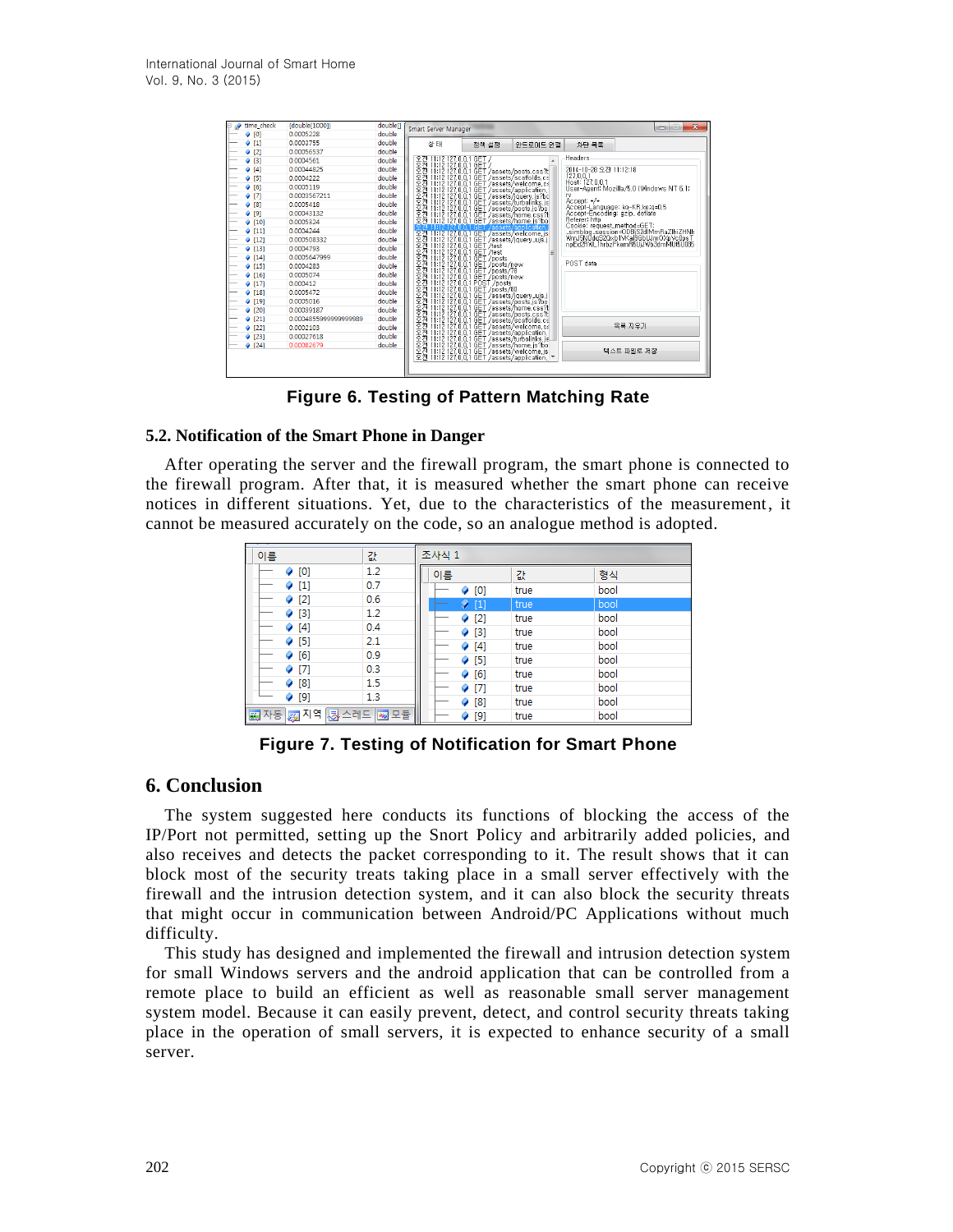### **References**

- [1] D. B. Chapman and E. D. Zwicky, "Building Internet Firewalls", O'Reilly & Associates, Sebastopol, **(1995)**.
- [2] D. Y. Lee, "A Development of Web-based Integrated Security Management System for Firewalls", The transactions of the Korea Information Processing Society, vol. 7 no. 10, **(2000),** pp. 3171-3181.
- [3] S. H. Lee, "The model design of packet filtering for Firewall systems with protecting Malicious Usages", Proceedings of the Korea Information Science Society, vol. 29, no. 2, **(2002).**
- [4] W. R. Stevens, "TCP/IP Illustrated", The Protocols, Addison-Wesley, vol. 1 **(1994).**
- [5] A. Aho and M. Corasick, "Efficient string matching an aid to bibliographic search", Co-mm. ACM, vol. 18, **(1975),** pp. 333-340.
- [6] S. Kumar and E. H. Spafford, "An Application of Pattern Matching in Intrusion Detection", Technical Report 94-013, Purdue University, **(1994)**.
- [7] C. Kaufman, R. Perlman and M. Speciner, "Network security: private communication in a public world", Prentice Hall, **(2002).**
- [8] G. Nolan, "Decompiling Android", Apress, **(2012).**

## **Author**



**NamHo Kim,** He has been a professor in the Department of Internet Contents, Honam University, Korea, since 1998. He received the MS degree in Dept. of Information & Communication from POSTECH, Korea and received Ph.D. degrees in Dept. of Computer Science & Statistics from Graduate School Chonnam National University, Gwang-ju, Korea, in 2013. His research interests include future internet, internet security, ubiquitous computing, big data processing, cloud computing, and biometrics information security.